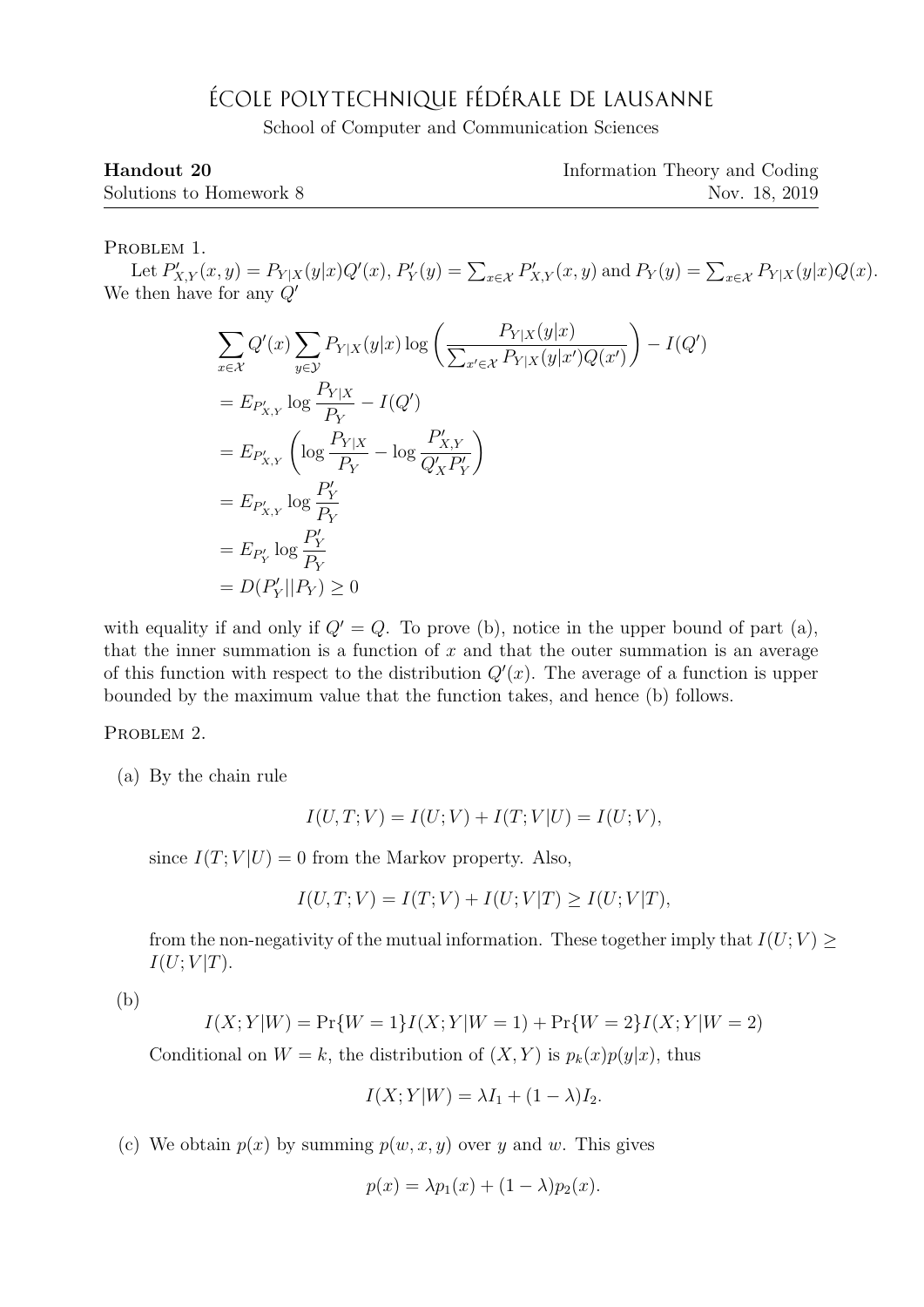(d) Note that

$$
p(w, x, y) = p(w)p(x|w)p(y|x),
$$

that is Y is independent of W when X is given. Thus from  $(a)$ 

$$
I(X;Y) \ge I(X;Y|W). \tag{1}
$$

Letting  $f(p_X)$  denote the value of  $I(X; Y)$  as a function of the distribution of X we can rewrite (1) as

$$
f(\lambda p_1 + (1 - \lambda)p_2) \ge \lambda f(p_1) + (1 - \lambda)f(p_2),
$$

which says that  $f$  is concave.

## PROBLEM 3.

- (a) Chain rule for mutual information.
- (b)  $I(W, Y^{i-1}; Y_i) = I(Y^{i-1}; Y_i) + I(W; Y_i | Y^{i-1}) \ge I(W; Y_i | Y^{i-1}).$
- (c)  $I(W, X_i, X^{i-1}, Y^{i-1}; Y_i) = I(W, Y^{i-1}; Y_i) + I(X_i, X^{i-1}; Y_i | W, Y^{i-1}) \ge I(W, Y^{i-1}; Y_i).$ Note that this inequality is in fact equality, unless the mapping  $f_i$  is randomized.
- (d)  $W \to (X_i, X^{i-1}, Y^{i-1}) \to Y_i$  is a Markov chain. This follows from the following facts:
	- − For all  $1 \leq j \leq i$ ,  $X_j$  is a function of  $(W, Y^{j-1})$ .
	- $-$  For all  $1 \leq j \leq i$ ,  $Y_j$  depends on  $(W, X^j, Y^{j-1})$  only through  $X_j$  since the channel is memoryless.

This means that the joint probability distribution of  $(W, X^i, Y^i)$  can be written as follows:

$$
P_{W,X^i,Y^i}(w,x^i,y^i) = P_W(w) \times P_{X_1|W}(x_1|w)P_{Y_1|X_1}(y_1|x_1)
$$
  
\$\times P\_{X\_2|W,Y\_1}(x\_2|w,y\_1)P\_{Y\_2|X\_2}(y\_2|x\_2) \times \ldots \times P\_{X\_i|W,Y^{i-1}}(x\_i|w,x^{i-1})P\_{Y\_i|X\_i}(y\_i|x\_i)\$,

which can be rewritten as

$$
P_{W,X^i,Y^i}(w,x^i,y^i) = P_W(w)P_{X_i,X^{i-1},Y^{i-1}|W}(x_i,x^{i-1},y^{i-1}|w)P_{Y_i|X_i}(y_i|x_i).
$$

- (e) Since the channel is stationary and memoryless,  $(X^{i-1}, Y^{i-1}) \to X_i \to Y_i$  is a Markov chain.
- (f) From the definition of the capacity.

This proof still works even when the mappings  $f_i$  are randomized. We conclude that feedback does not increase the capacity even if we are allowed to use a randomized encoder.

## PROBLEM 4.

Since X and Z are both in the interval  $[-1, 1]$ , their sum  $X + Z$  lies in the interval  $[-2, +2]$ . If we could *choose* the distribution of  $X + Z$  as we wished (without the constraint that it has to be the sum of two independent random variables, one of which is uniform) we would have chosen it to be uniform on the interval  $[-2, +2]$  to have the largest entropy. Observe now that if we choose X as the random variable that equals  $+1$  with probability  $1/2$ and  $-1$  with probability  $1/2$ , then  $X + Z$  is uniform in  $[-2, +2]$  and thus this distribution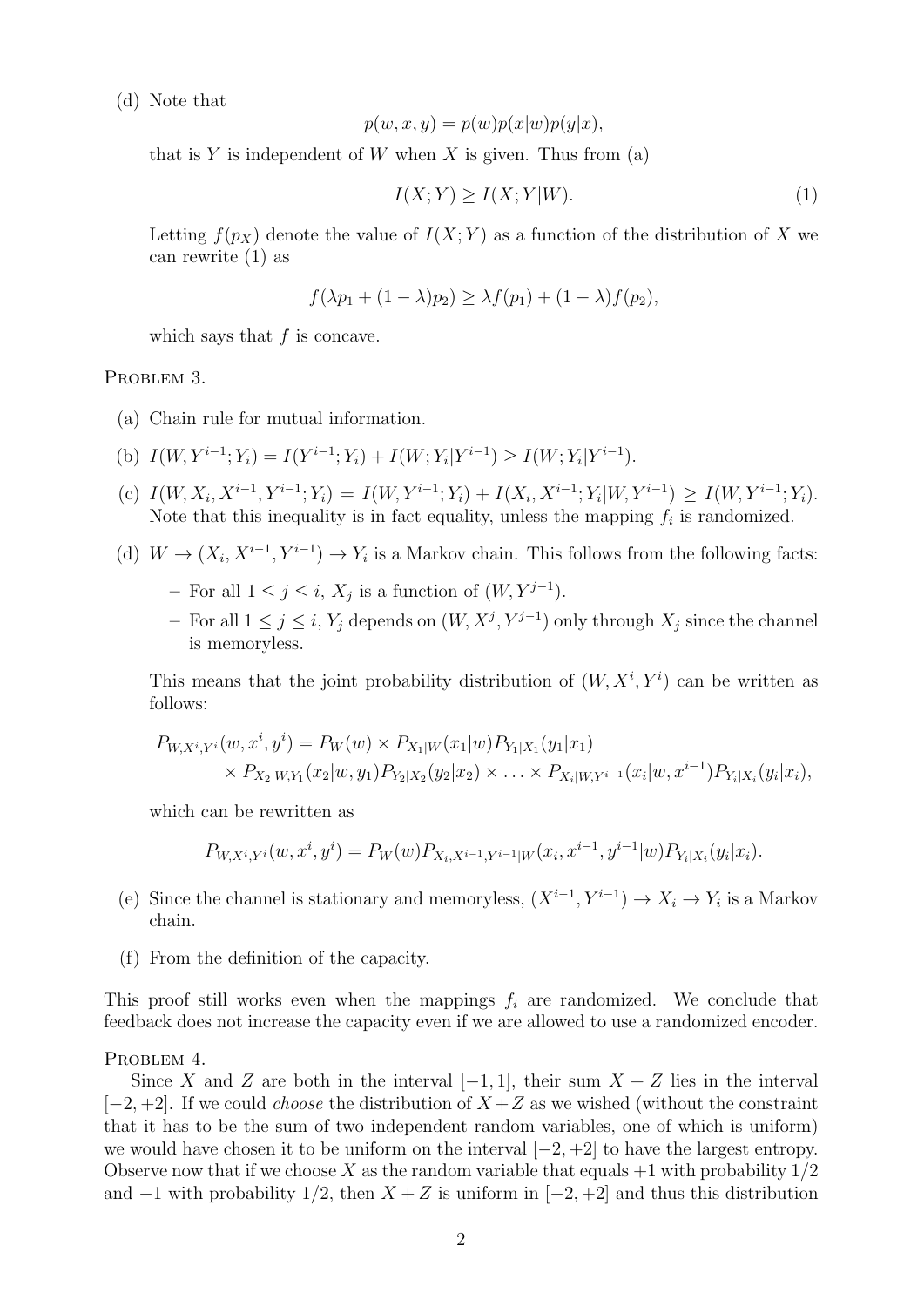maximizes the entropy. An alternate derivation is as follows: note that since  $X$  and  $Z$ are independent, the moment generating functions of the random variables involved satisfy  $E[e^{s(X+\tilde{Z})}] = E[e^{sX}]E[e^{sZ}]$ . Now, we know that  $E[e^{sZ}] = \int e^{sz} f_Z(z) dz = \int_{-1}^{+1}$ 1  $\frac{1}{2}e^{sz} dz =$  $[e^{s}-e^{-s}]/(2s)$ . Similarly, if we want  $X+Z$  to be uniform on  $[-2,2]$ , we can compute  $E[e^{s(X+Z)}] = [e^{2s} - e^{-2s}]/(4s)$ . This then requires  $E[e^{sX}] = \frac{1}{2}[e^{2s} - e^{-2s}]/[e^{s} - e^{-s}]$ 1  $\frac{1}{2}[e^{s}+e^{-s}]$  which is the moment generating function of a random variable which takes on the values  $+1$  and  $-1$ , each with probability  $1/2$ .

Similarly, under the constraint  $XZ$  lies in the interval  $[-1, +1]$ , and the best we could hope is that XZ is uniform on this interval. But this can be achieved by making sure that X only takes on the values  $+1$  or  $-1$ .

PROBLEM 5.

$$
h(X) = \frac{1}{2} \log (2\pi e \sigma_x^2)
$$
  
\n
$$
h(Y) = \frac{1}{2} \log (2\pi e \sigma_y^2)
$$
  
\n
$$
h(X, Y) = \frac{1}{2} \log ((2\pi e)^2 \det(K)) = \frac{1}{2} \log ((2\pi e)^2 (\sigma_x^2 \sigma_y^2 - \rho^2 \sigma_x^2 \sigma_y^2))
$$
  
\n
$$
I(X, Y) = h(X) + h(Y) - h(X, Y) = \frac{1}{2} \log \frac{1}{1 - \rho^2}
$$

Note that the result does not depend on  $\sigma_x, \sigma_y$ , which says that normalization does not change the mutual information.

PROBLEM 6.

(a) Since X and Y are independent,  $H(X, Y) = H(X) + H(Y)$ .  $H(X)$  can be found by the following steps.

$$
H(X) = -\sum_{i=1}^{\infty} (1-p)^{i-1} p \log ((1-p)^{i-1} p)
$$
  
=  $-\sum_{i=1}^{\infty} (1-p)^{i-1} p ((i-1) \log(1-p) + \log p)$   
=  $-p \log(1-p) \sum_{i=1}^{\infty} (1-p)^{i-1} (i-1) - p \log p \sum_{i=1}^{\infty} (1-p)^{i-1}$   
=  $-(1-p) \log(1-p)/p - p \log p/p$   
=  $h_2(p)/p$ .

Similarly,  $H(Y) = h_2(q)/q$ , and  $H(X, Y) = h_2(p)/p + h_2(q)/q$ .

(b) Since  $(X, Y) \rightarrow (2X + Y, X - 2Y)$  is a 1-to-1 transformation,  $H(X, Y) = H(2X + Y, X - 2Y)$  $Y, X - 2Y$ ). To see this, we can write

$$
H(X, Y, 2X + Y, X - 2Y) = H(X, Y|2X + Y, X - 2Y) + H(2X + Y, X - 2Y)
$$
  
=  $H(2X + Y, X - 2Y|X, Y) + H(X, Y)$ 

As  $H(X, Y|2X + Y, X - 2Y) = H(2X + Y, X - 2Y|X, Y) = 0$ , we obtain  $H(2X + Y, X - 2Y) = 0$  $Y, X - 2Y$  =  $H(X, Y)$ .